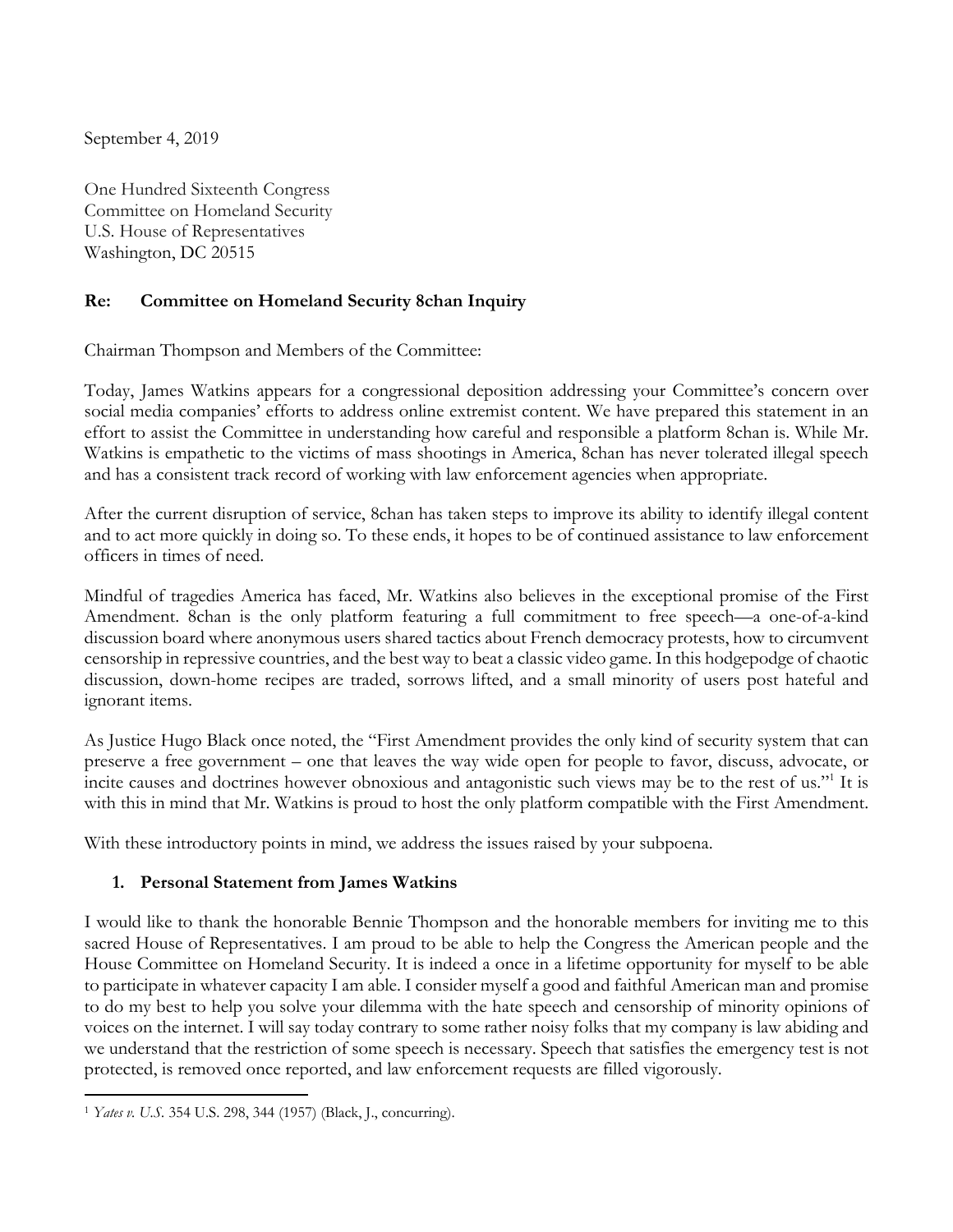My company has no intention of deleting constitutionally protected hate speech. I feel the remedy for this type of speech is counter speech, and I'm certain that this is the view of the American justice system. This may be a contrary opinion to our friends in other countries. Those across the oceans may feel it necessary to stifle the voice of minority opinions. This is not what I intend to do. Our company has built and maintained a digital forum that is the place where opposing viewpoints and those of minorities such as the LGBTQ may express themselves free from the fear of their life. As some are persecuted with even the ultimate penalty in other countries. I am aware that my invitation here was because of some recent mass shootings. I assure you that neither myself, nor any of my staff, have participated in any of these atrocities. The recent letter, and serious nature of it resonate in my soul, and I feel deep despair and heartache for the families of the victims of these shootings. Most recently in Alabama, and Texas, and other victims worldwide.

My company and myself intend to fully comply with the removal of speech that does not pass the emergency test. Currently our website is offline. This is a shame, and something that I am not proud of, since it has censored and silenced the voices of those across our country. It has also censored those in other societies where our forum was the only outlet available to express themselves safely. The French democracy board is now silent. The board for Egypt and from some of our oppressed neighbors to the South are examples of this. I am ashamed that they lost their last bastion of free speech and will endeavor to right this wrong safely and effectively in the near future.

### **2. How Does 8chan Address Online Extremist Content?**

Unlike other platforms that have faced controversy for banning relatively innocuous speech, 8chan features a full commitment to the promise of the First Amendment.<sup>2</sup> That is, 8chan recognizes that small categories of unprotected speech exist outside the purview of the First Amendment. These include categories like child pornography, "fighting words," and "true threats."3 Where speech posted on 8chan falls outside the recognized protection of the First Amendment, 8chan takes action to remove it or to work with law enforcement requests to unmask the identity of a poster of unprotected speech.

Beyond minute categories of unprotected speech remain all sorts of uneducated, ill-informed, and conspiratorial opinions. These remain protected under the First Amendment and protected by 8chan. As Justice Brandeis reasoned, "If there be time to expose through discussion the falsehood and fallacies, to avert the evil by the processes of education, the remedy to be applied is more speech, not enforced silence."4 8chan encourages vigorous debate, discussion, and changed opinions as a result of interacting through its imageboards. Unlike platforms like Facebook or Twitter, there are no "speech police" to shut down poorly formed opinions, popular conspiracy theories, or hateful monologues. Instead, this curation is left to thousands of moderators and fellow users with the hope that better reason and enlightened wisdom will, ultimately, prevail.

<sup>&</sup>lt;sup>2</sup> "U.S. conservatives say Facebook needs 'significant work' to address concerns: former senator," David Shepardson, Reuters (Aug. 20, 2019), available at: https://www.reuters.com/article/us-facebook-bias/u-s-conservatives-say-facebook-needs-significant-workto-address-concerns-former-senator-idUSKCN1VA1I7 .

<sup>3</sup> *See, e.g., Osborne v. Ohio*, 495 U.S. 103 (1990) (child pornography is unprotected speech); *Brandenburg v. Ohio*, 395 U.S. 444 (1969) (fighting words are unprotected by the First Amendment); *Virginia v. Black*, 538 U.S. 343 (2003) ("true threats" are punishable and unprotected by the First Amendment). 4 *Whitney v. California*, 274 U.S. 357, 377 (1927) (Brandeis, J., concurring).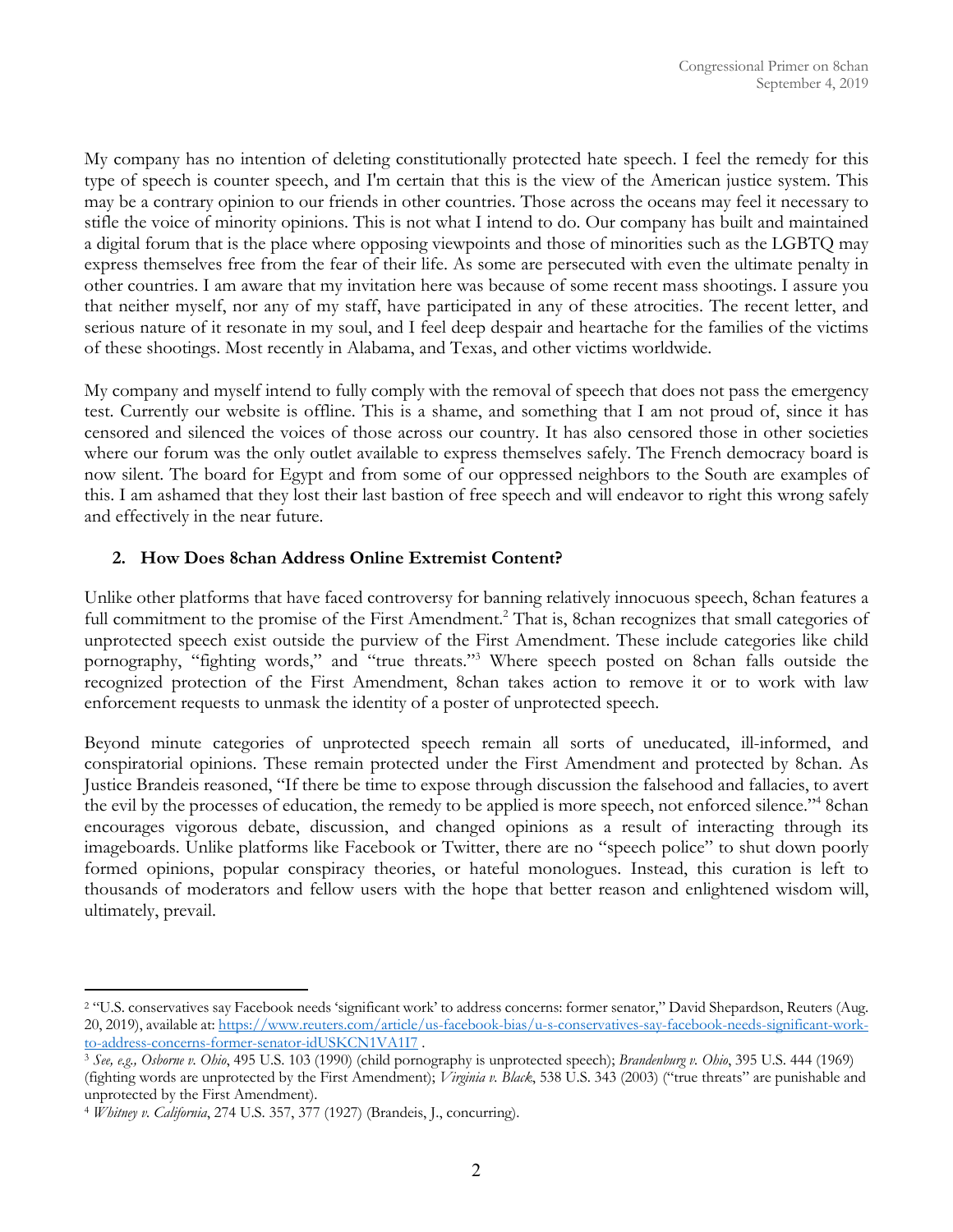Why extremism thrives in the current American political landscape remains unknown and deeply problematic. The celebration and exaggeration of victimhood exacerbates social divides and amped-up fear destroys rational debate. 8chan has no silver bullet, no magic cure to end extremism in America today. It knows that censorship and suppression do little to cure underlying societal ills. Thus, it remains committed to the promise of the First Amendment, to allow for unfettered free discussion, and to work with law enforcement when tragedies occur.

### **3. What Are the Operations and Organizational Structure of 8chan?**

8chan is an imageboard where users can post anonymously on existing boards or on boards they create themselves. An imageboard is comprised of multiple boards. A board is a collection of threads (which are displayed as a catalog or an index page). Threads contain replies. Users can either create new threads (as original posters or "OPs") or reply to existing threads on their boards of choice. On 8chan, anyone can create a board using the create feature. When a user creates a board, he or she becomes a Board Owner (in 8chan parlance). A Board Owner can add Board Volunteers to help moderate the board.

Using an analogy, 8chan works like a federation, with the 8chan Administration as the federal government, each board as a state, and each Board Owner as a governor. Each board has its own rules, but the one rule every board has to abide by is the 8chan Global Rule, which states: "Do not post, request, or link to any content that is illegal in the United States of America and do not create boards with the purpose of posting or spreading such content."

To enforce the 8chan Global Rule without depending on Board Owners, the 8chan Administration relies on a group of unpaid volunteers, called Global Volunteers, who are responsible for banning and deleting rulebreaking content sitewide and reporting rule-breaking boards to the 8chan Administration.

## **4. How Does Content Moderation on 8chan Operate?**

8chan enforces one content moderation rule on the entire website: "Do not post, request, or link to any content that is illegal in the United States of America and do not create boards with the purpose of posting or spreading such content." In 2019 alone, the following items were deleted as a result of content moderation:

- o 92 discussion boards deleted
- o 47,585 users banned
- o 132,874 posts deleted

Moderation is mostly done by volunteers. There are no algorithms for content moderation in place. All 8chan moderation relies on human volunteers and one automated "bot" account (called botmod) to remove illegal content and spam, automated or human, based only on keywords. Users can either apply to become volunteers or create a board, which they then have to moderate themselves. These local Board Owners and Volunteers can enforce local rules on their board, but they are required to enforce the 8chan Global Rule. Global Volunteers are trustworthy users picked by the 8chan Administration to uphold the 8chan Global Rule sitewide regardless of local volunteer moderation. Additionally, the 8chan Administrator can delete, block the name of, and ban entire boards that break the 8chan Global Rule or take boards away from irresponsible Board Owners who failed or decided not to enforce the 8chan Global Rule.

When logged into a volunteer account, the user in question has access to the moderation action buttons, which appear on every post on the board his account is tied to or on every post sitewide (in the case of Global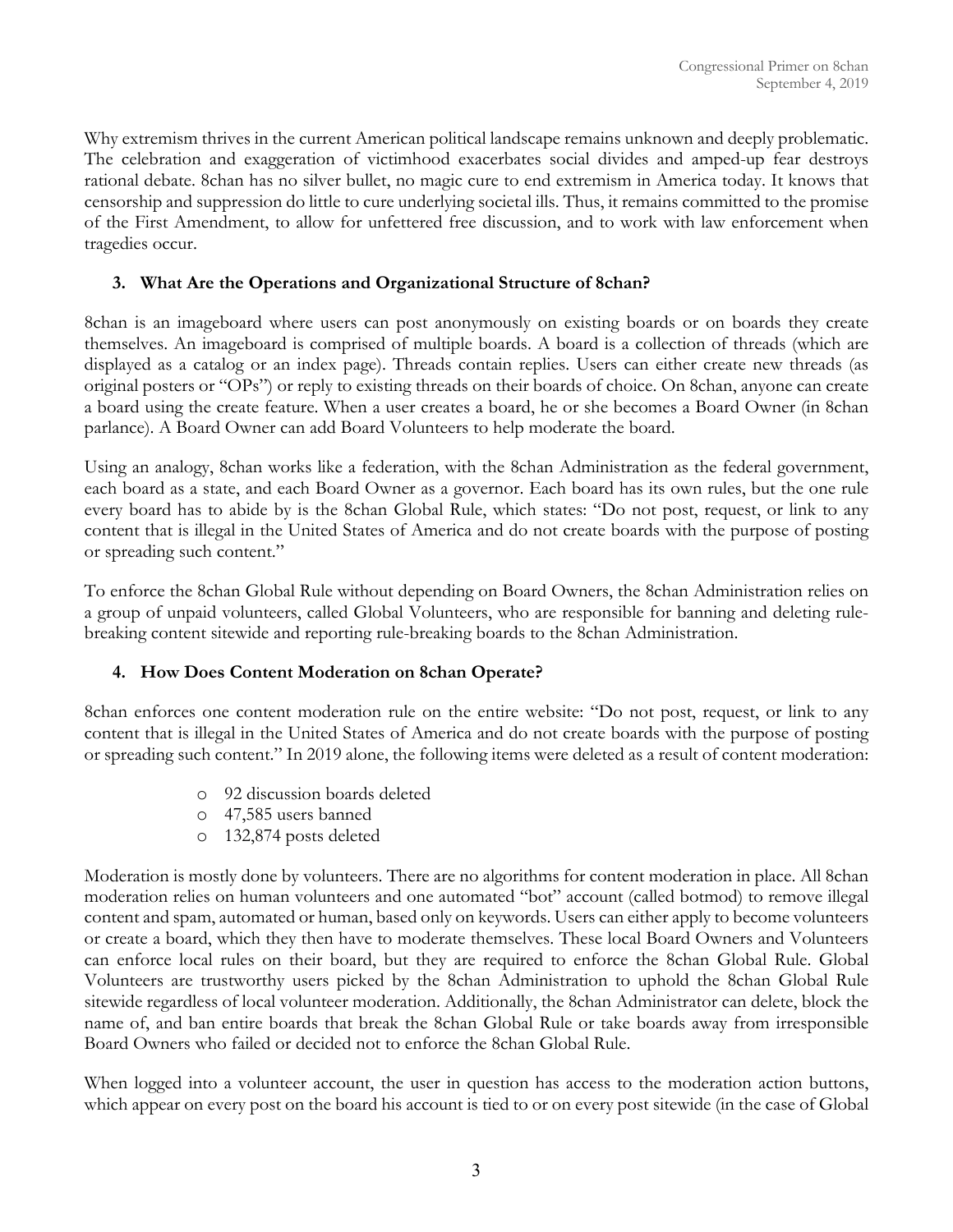Volunteers). Volunteers can also see a user's truncated IP address hash. On 8chan, all IP addresses are hashed to make users anonymous and protect their privacy. Under normal circumstances, there is no possible way for a volunteer to figure out a user's IP address from their hash. The purpose of the hashed IP address is for volunteers to be able to see which IP hash created which posts and take action accordingly without being able to deanonymize or "dox" a user. A volunteer can also click on the IP address hash and see all active (still not deleted) posts made by that address on the board they are on. Posts that have been deleted cannot be seen and post histories cannot be seen across boards, only per board.

Usually, Global Volunteers only enforce the 8chan Global Rule on user-created boards. Sometimes, they will help with content moderation if a user-created board is getting spammed. The dashboard of Global Volunteers has more moderation action buttons than a Board Owner account. For example, they can delete a user's entire post history across all boards on the website, while Board Owners can only delete all posts by a user on their specific boards.

Global Volunteers also handle spam that is deemed to have been caused by a bot when it affects more than one board at a time. Again, a moderation bot exists for the purpose of removing automated or human spam that always follows a similar pattern. Some of the Board Owners also choose to run their own moderation bots on their boards for different purposes (usually repeated spam). The bots are never deemed reliable enough to operate on their own without human supervision and they must be adjusted periodically as spam changes constantly to beat the keyword filters in place.

### **5. How Does 8chan Interact with Law Enforcement?**

8chan has regularly obeyed subpoenas and lawful requests from law enforcement agencies. This interaction largely occurs through e-mail. Over the course of 2019 alone, 8chan staff have complied with 56 U.S. law enforcement requests. Before the Christchurch incident, 8chan used to receive a much lower number of law enforcement requests (around one or two a month, sometimes none). Foreign law enforcement requests are usually handled through American authorities.

Included in this packet as Exhibit A is a confidential list of communications with United States law enforcement agencies from 2017 until today. In each and every instance, you will see examples of 8chan's compliance with law enforcement requests. 8chan strives to provide helpful information to law enforcement agencies where appropriate.

## **6. How Has 8chan Responded to Specific Acts of Violence Linked to the Site?**

After the Christchurch incident, it added more Global Volunteers from different time zones and gave them specific instructions to ban true threats (under 18 U.S.C. § 875(c)) or solicitation to commit a crime of violence (under 18 U.S.C. § 373).

When the El Paso shooting happened, 8chan was in the midst of developing a way to restrict certain parts of the website during a state of emergency. The board would be either put into a read-only mode where users would not be able to post or a restricted mode where they would not be allowed to post any files or use the Tor Network there. It is currently working to expand on these models.

Notably, after the following events, deletion or takedown times were as follows: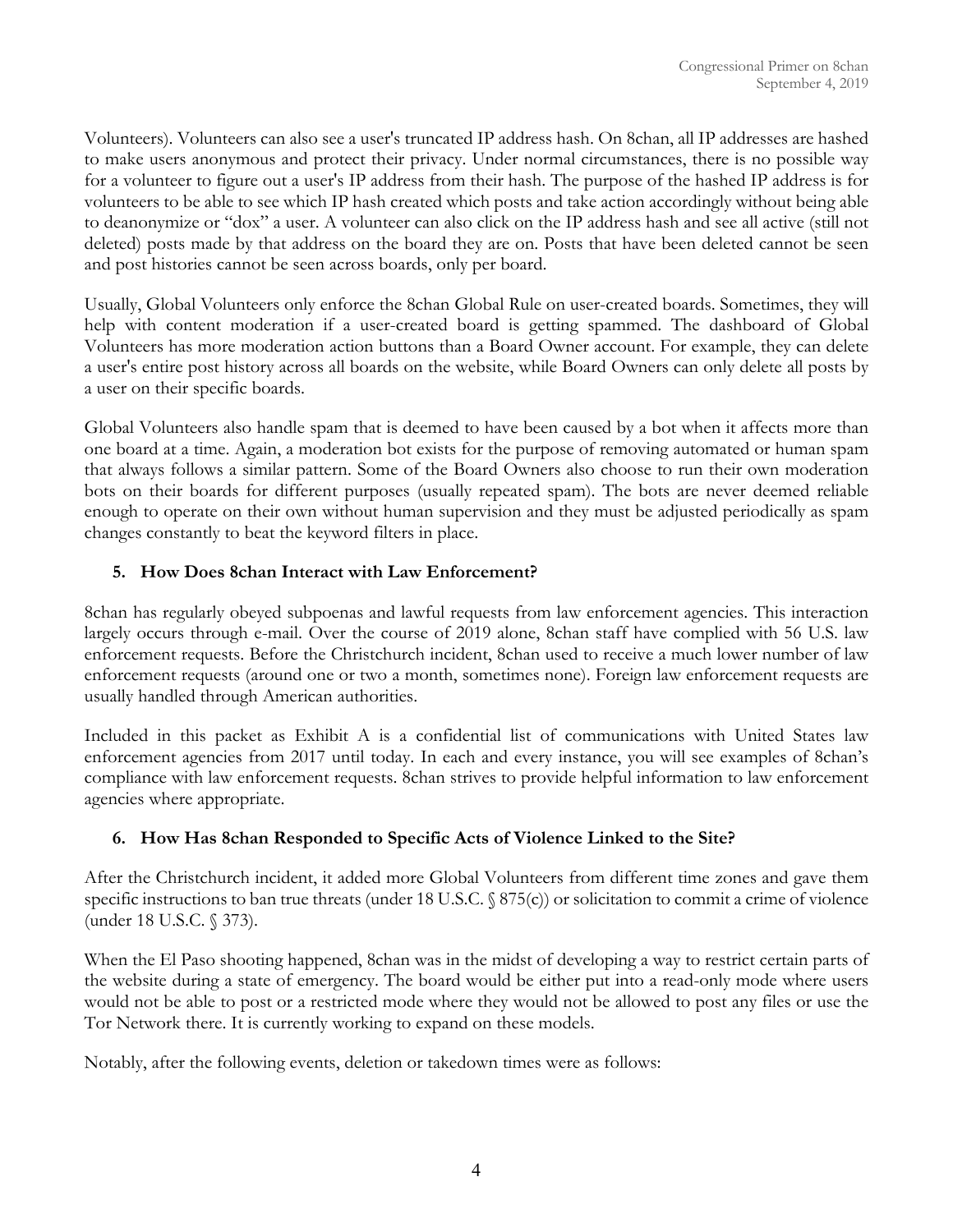o Christchurch https://8ch.net/pol/res/12916717.html Created: [03/15/19 00:28:41 +0000] Deleted: [03/15/19 03:17:30 +0000] IP: [Redacted] (one OP, no other posts) Time Until Deletion: 2 hours and 49 minutes

o Poway https://8ch.net/pol/res/13192921.html Created: [04/27/2019 17:58:01 +0000] Deleted: [04/27/2019 18:10:15 +0000] IP: [Redacted] (one OP + several thread creation attempts + three replies to two different threads) Time Until Deletion: 12 minutes

o El Paso https://8ch.net/pol/res/13561044.html Created: [08/03/19 16:15:20 +0000] Deleted: [08:03:19 17:00:00 +0000] IP: [Redacted] (two posts, one  $OP +$  one reply to same thread) Time Until Deletion: 45 minutes

#### **7. What is the Current Status of 8chan?**

At this time, 8chan is offline voluntarily. The site may come back online, but only when 8chan is able to develop additional tools to counter illegal content under United States law.

#### **8. What is 8chan's Interaction with Other Technology Companies?**

8chan has had limited contact with Silicon Valley technology companies or their staff. NT Technology has contracts with Arin, Tucows, and Epik. There has been no sharing of information or networking or any joint effort with any other Silicon Valley technology companies. Furthermore, 8chan has had no contact with any companies or staff in charge of alternative social-media websites.

#### **9. What Are 8chan's Future Plans?**

If 8chan comes back online, it will be done when 8chan develops additional tools to counter illegal content under United States law. If 8chan returns, staff would implement a way to restrict certain parts of the website during a state of emergency, in which case any board in question would be put in a read-only mode until it would be deemed safe enough to enable posting again. It also looks forward to working with the federal government to improve the law, making reporting and engagement with law enforcement agencies easier. Toward this end, 8chan includes its list of suggested legislative reforms as Exhibit B.